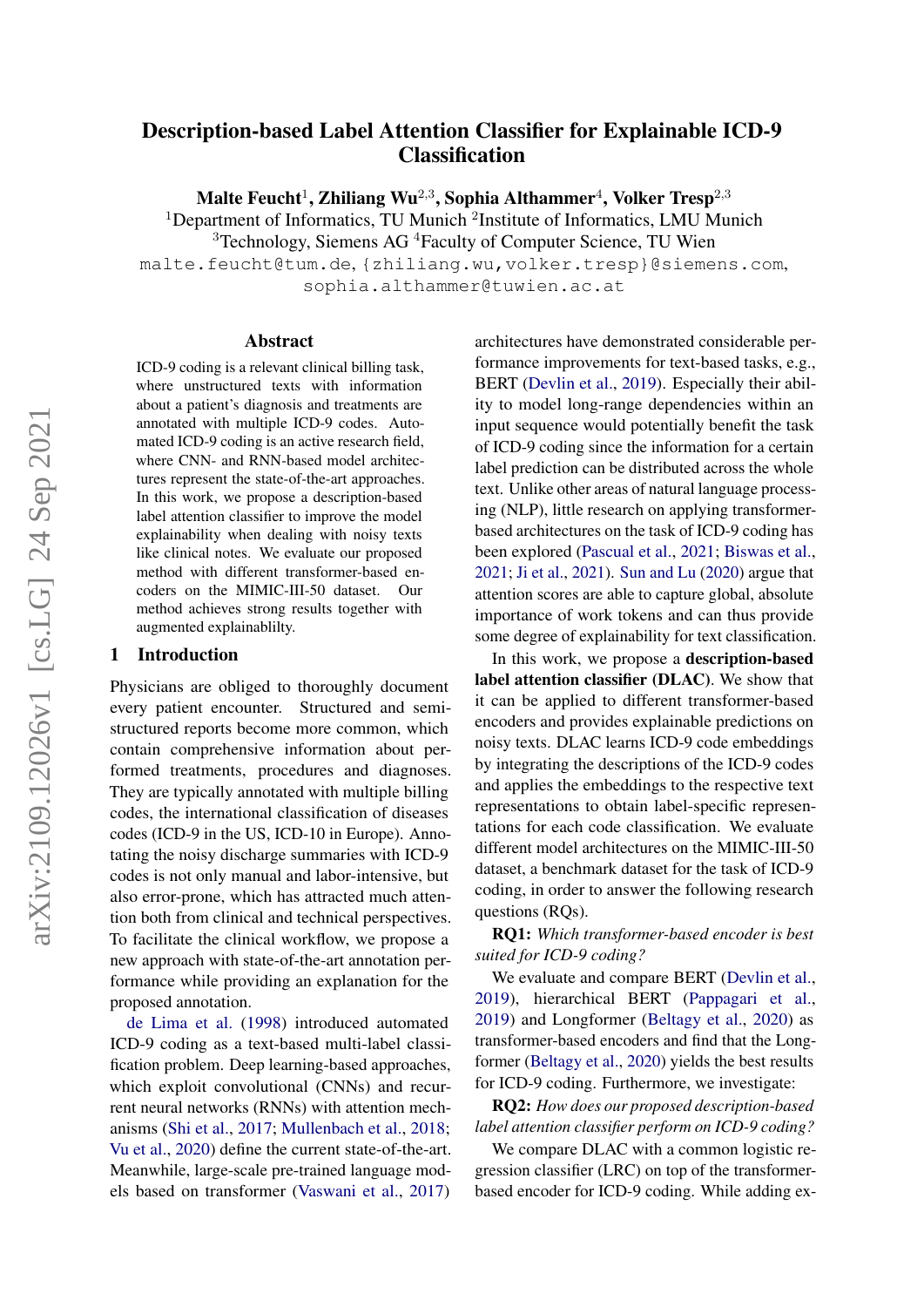plainability to the predictions, DLAC outperforms the corresponding LRC by 1-4 %. Since explainable predictions are crucial for noisy texts, like discharge summaries, we investigate:

RQ3: *To which extent can the DLAC provide explainable predictions for ICD-9 codes?*

Since the attention scores in DLAC offer a way to explain the predictions with respect to different text segments, we analyze the top attention scores of DLAC and demonstrate the utility as part of a graphical interface.

# 2 Methods

As a multi-label text classification problem, each discharge summary is represented by a tokenized input sequence of words  $\boldsymbol{X}_i := \left[ \boldsymbol{x}_1, \dots, \boldsymbol{x}_{t_i} \right] \in$  $\mathbb{R}^{l \times t_i}$ , where *l* denotes the vector dimension and  $t_i$  is the length of the *i*-th input sequence. The goal is to predict a binary vector  $y_i \in \mathbb{R}^m$ , where m represents the set size of ICD-9 codes. Each element in the predicted vector  $y$  is of value 0 or 1. In the following, we denote scalars with lowercase letters like  $x$ , vectors with bold lowercase letters like  $x$ , and matrices with bold uppercase letters like X.

### 2.1 Description-based Label Attention

An overview of the proposed model architecture with DLAC is illustrated in Figure [1.](#page-1-0) It includes a transformer-based encoder to represent the discharge summaries into a word embedding matrix E. Meanwhile, the descriptions of the ICD-9 codes are represented with a description embedding matrix D, which is initialized by ICD-9 code descriptions with Word2vec embeddings [\(Mikolov et al.,](#page-4-12) [2013\)](#page-4-12).

<span id="page-1-0"></span>

Figure 1: Overall model architecture

<span id="page-1-1"></span>

Figure 2: Description-based Label Attention Classifier

More specifically, as shown in Figure [2,](#page-1-1) DLAC is fed with two matrices: The word embedding matrix  $\mathbf{E} \in \mathbb{R}^{t_i \times d_e}$  is computed from a transformer-based encoder and the ICD-9 code description embedding matrix  $\mathbf{D} \in \mathbb{R}^{m \times d_a}$ . Here,  $d_e$ ,  $\bar{d}_a$  denote the dimension of the word embeddings and the description embeddings, respectively. The description embedding matrix  $D$  is set to be trainable. To compute the attention score  $a_{jk}$  for the *i*-th word on the *j*-th label, we first apply a dimension transformation on the word embedding matrix with  $U \in \mathbb{R}^{d_e \times d_a}$  to match the shape of description matrix  $D$ . The ICD-9 code description vectors stored in the description matrix  $D$  can be seen as queries that include the essential information from the label description of respective ICD-9 codes. Formally, we compute the label attention matrix  $A \in \mathbb{R}^{t_i \times m}$  as

$$
\boldsymbol{A} = \mathrm{softmax}(\boldsymbol{E}\boldsymbol{U}\cdot\boldsymbol{D}^\top).
$$

After that, we compute contextual embeddings for each label by aggregating information from the word embedding matrix  $E$  with attention scores in A. More concretely, the contextual embedding matrix  $C \in \mathbb{R}^{d_e \times m}$  is computed as

$$
\boldsymbol{C} = \boldsymbol{E}^\top \boldsymbol{A}.
$$

# 2.2 Classification

Each label specific contextual embedding is fed into a single layer fully-connected network (FCN) for the prediction of the respective ICD-9 code label. A sigmoid activation function is applied to have a probabilistic prediction. The training objective is the binary cross-entropy loss computed from predictions  $\hat{y}_i \in \mathbb{R}^m$  and ground-truth labels  $\boldsymbol{y}_i \in \mathbb{R}^m$ .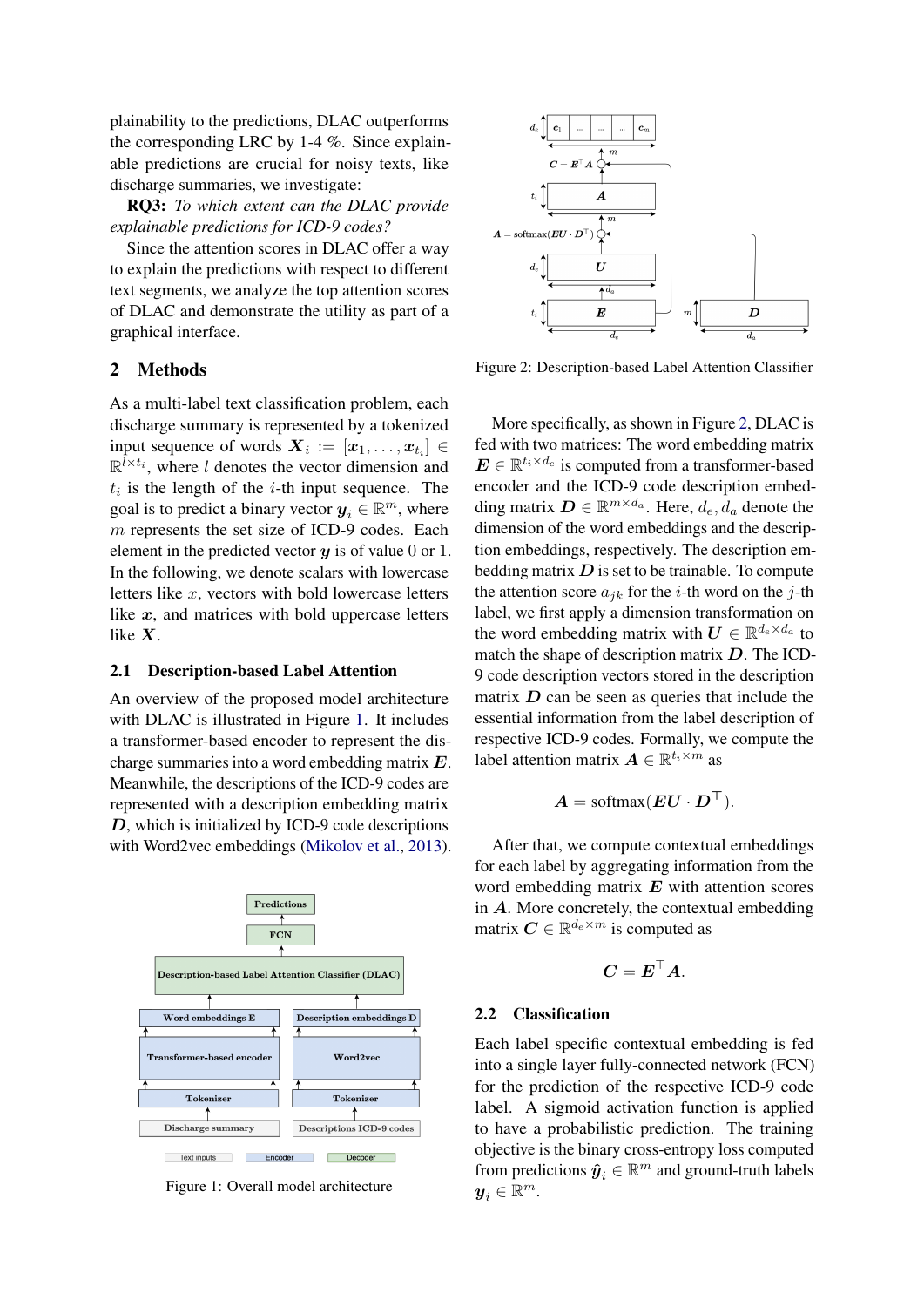#### 2.3 Transformer-based Encoders

Since DLAC is agnostic to encoders, we conduct experiments with different transformer-based encoders by integrating them into the proposed model architecture. The first one is a pre-trained BERT<sub>BASE</sub> model [\(Devlin et al.,](#page-4-5) [2019\)](#page-4-5), which can only consume input sequences with a length of up to 512 tokens. Longer discharge summaries are simply truncated. The second architecture is a hierarchical  $BERT_{BASE}$  model [\(Pappagari et al.,](#page-4-10) [2019\)](#page-4-10), which aims to overcome the input sequence length limitation. The discharge summary of length  $t_i$  is split into  $k$  overlapping chunks, where  $k = \lceil \frac{t_i}{512} \rceil$ , where  $\lceil \cdot \rceil$  is a ceiling operation. The chunks are fed sequentially into the  $BERT_{BASE}$ model to obtain the word embedding matrices for every chunk, which are then averaged using meanpooling across all chunks. The third architecture is a pre-trained  $Longformer_{\text{BASE}}$  model [\(Beltagy](#page-4-11) [et al.,](#page-4-11) [2020\)](#page-4-11). A limitation of transformer-based language models such as BERT is their inability to process long input sequences due to the computational cost of the self-attention mechanism, which scales quadratically with the input sequence length. The **Longformer** $_{\text{BASE}}$  model overcomes this limitation by offering a "sparsified" self-attention mechanism, making it more suitable to process longer input sequences. As a result, the Longformer $_{\text{BASE}}$  model can process input sequences of lengths of up to 4096 tokens.

# 3 Data

MIMIC-III [\(Johnson et al.,](#page-4-13) [2016\)](#page-4-13) is a large, freely available clinical database. Similar to [Mullenbach](#page-4-2) [et al.](#page-4-2) [\(2018\)](#page-4-2), we create the subset MIMIC-III-50 from the full dataset. It includes discharge summaries containing the 50 most frequent ICD-9 codes, as otherwise, the label distribution is extremely imbalanced. After pre-processing, MIMIC-III-50 contains 11.368 samples and 50 ICD-9 codes, where a summary of different statistics can be found in Table [1.](#page-2-0) Following the pre-processing in [Mullenbach et al.](#page-4-2) [\(2018\)](#page-4-2), we first lowercase all tokens, remove punctuations and remove numerical tokens-only. The MIMIC-III-50 dataset is split into a training, validation and test set with 8.066, 1.573 and 1.729 samples, respectively.

# 4 Experiments

We train the proposed description-based label attention classifier (DLAC) using BERT, hierarchical

<span id="page-2-0"></span>

| MIMIC-III-50 | # Words | # ICD-9 Codes |
|--------------|---------|---------------|
| mean         | 1.612   | 5,77          |
| std          | 788     | 3,37          |
| min          | 105     |               |
| max          | 7.567   | 24            |
| 25%          | 1.065   | 3             |
| 50%          | 1.478   | 5             |
| 75%          | 1.992   | 5             |

| Table 1: Descriptive statistics of MIMIC-III-50 dataset |  |
|---------------------------------------------------------|--|
|---------------------------------------------------------|--|

BERT, and Longformer as encoders. As a baseline classifier, we choose a simple logistic regression classifier (LRC) on top of the different encoders. In contrast to DLAC, LRC does not take the description embeddings  $D$ , into account. We set  $d_a = 600$  and  $d_e = 768$ . We train all architectures using Adam optimizer with a learning rate of  $\alpha = 1.41 \times 10^{-5}$  and a global batch size of 64. Furthermore, we use k-fold cross-validation with  $k = 5$  folds and train every fold for 25 epochs. For regularization, we use dropout layers with a probability set to  $p = 0, 1$  and early stopping. We use the widely adopted micro-and macro averaged area under the ROC curve (AUC), F1 and Precision@n as evaluation metrics to ensure comparability with other works. For P@n we choose  $n = 5$  because this roughly equals the average number of ICD-9 codes one discharge summary is annotated with, which is 5, 77 for the MIMIC-III-50 dataset. The implementation is made available to ensure the re-producibility of the work<sup>[1](#page-2-1)</sup>.

### 5 Results and Discussions

Table [2](#page-3-0) presents the results for all proposed model architectures. The Longformer+DLAC yields the best results across all metrics for the architectures in this work.

### 5.1 RQ1: Transformer-based Encoders

Among the transformer-based encoders that are combined with the simple LRC classifier (BERT+LRC, H-BERT+LRC, Longformer+LRC), the Longformer encoder yields the best results across all metrics. This can be attributed to the inability of BERT to process sequences longer than 512, where over 75% of the discharge summaries are truncated and potentially important information is disregarded. For the micro- and macro F1 scores, H-BERT+LRC model yields even poorer results

<span id="page-2-1"></span><sup>1</sup> https://git.io/JzOyk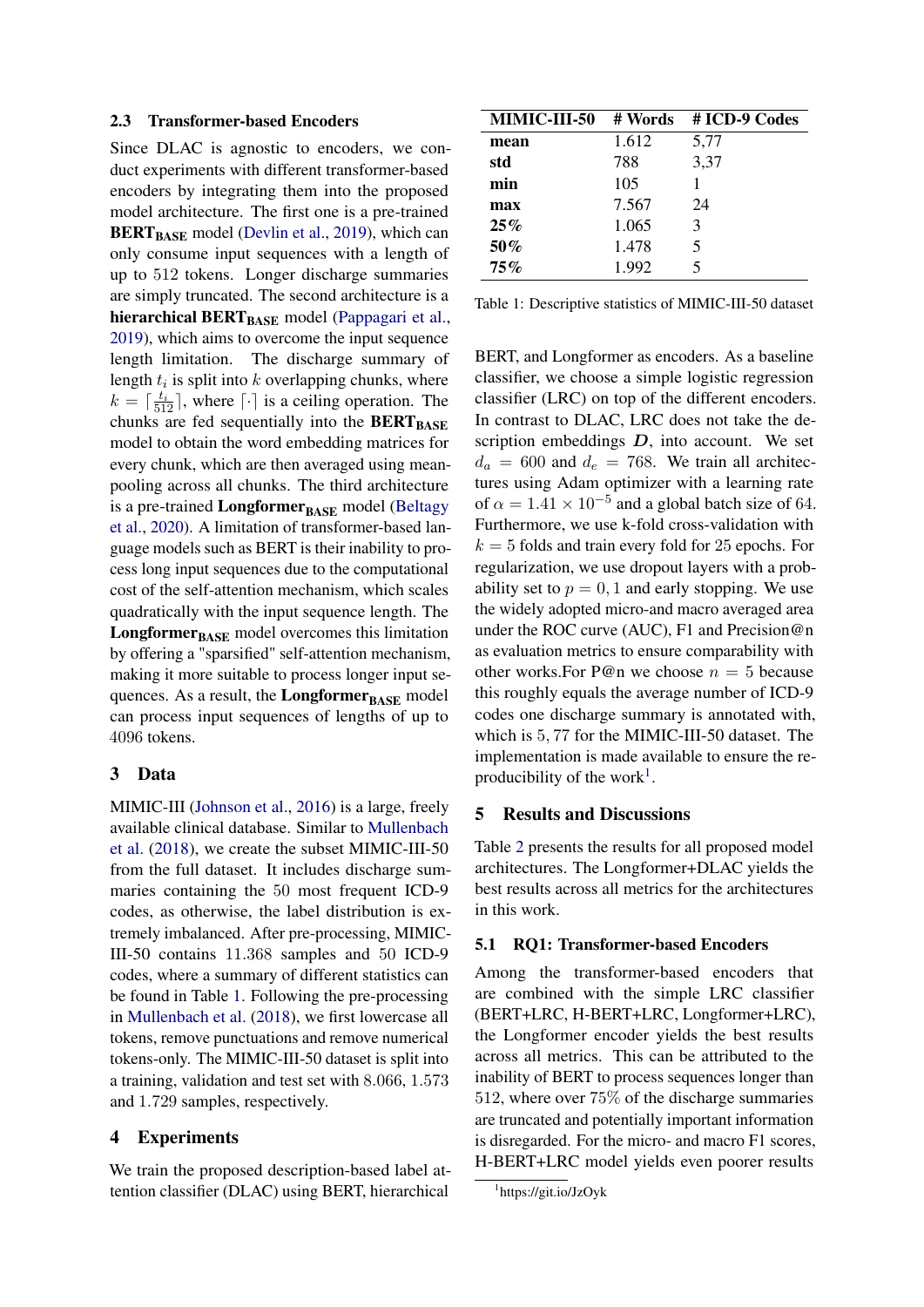<span id="page-3-0"></span>

| Model            | <b>AUC</b>       |                  | F1               |                  | P@5              |
|------------------|------------------|------------------|------------------|------------------|------------------|
|                  | Macro            | Micro            | Macro            | Micro            |                  |
| <b>BERT+LRC</b>  | $0.80 \pm 0.007$ | $0.84 \pm 0.006$ | $0.33 \pm 0.033$ | $0.45 \pm 0.026$ | $0.51 + 0.011$   |
| H-BERT+LRC       | $0.82 \pm 0.006$ | $0.86 \pm 0.006$ | $0.29 \pm 0.030$ | $0.41 \pm 0.032$ | $0.51 \pm 0.012$ |
| Longformer+LRC   | $0.85 \pm 0.003$ | $0.89 \pm 0.003$ | $0.48 \pm 0.005$ | $0.58 \pm 0.003$ | $0.59 + 0.012$   |
| <b>BERT+DLAC</b> | $0.80 \pm 0.006$ | $0.84 \pm 0.004$ | $0.35 \pm 0.032$ | $0.46 \pm 0.026$ | $0.51 + 0.013$   |
| H-BERT+DLAC      | $0.83 \pm 0.035$ | $0.87 \pm 0.004$ | $0.32 + 0.020$   | $0.43 \pm 0.013$ | $0.52 + 0.010$   |
| Longformer+DLAC* | $0.87 \pm 0.008$ | $0.91 \pm 0.006$ | $0.52 \pm 0.020$ | $0.62 \pm 0.024$ | $0.61 \pm 0.013$ |
| JointLAAT**      | 0.93             | 0.95             | 0.67             | 0.72             | 0.68             |
| TransICD         | 0.89             | 0.92             | 0.56             | 0.64             | 0.62             |

Table 2: Test results on the MIMIC-III-50 dataset for all proposed model architectures compared to the state-ofthe-art architectures. \*\* marks the best overall model architecture. \* marks the best model architecture of this work.

than the BERT+LRC model. This indicates that the way of aggregating the chunks  $k$  using meanpooling is suboptimal, and thus the model fails to create rich input feature representations.

# 5.2 RQ2: Longformer+DLAC

The results of the Longformer+DLAC model show that it performs well on the task of ICD-9 coding. In addition, DLAC outperforms the LRC for all encoder architectures on the task of ICD-9 coding across all metrics by  $1 - 4\%$ . Meanwhile, Joint-LAAT [\(Vu et al.,](#page-4-3) [2020\)](#page-4-3) is one state-of-the-art CNNbased model architecture. Our Longformer+DLAC underperforms it by  $\Delta - 0.06, \Delta - 0.04, \Delta 0.15, \Delta - 0.10, \Delta - 0.07$  for Macro AUC, Micro AUC, Macro F1, Micro F1 and P@5 respectively. In comparison to state-of-the-art transformer-based architectures, like TransICD [\(Biswas et al.,](#page-4-7) [2021\)](#page-4-7), our model shows a comparable performance with the difference being  $\Delta - 0.02, \Delta - 0.01, \Delta 0.04, \Delta - 0.02, \Delta - 0.01$  for Macro AUC, Micro AUC, Macro F1, Micro F1 and P@5, respectively. Transformer-based models haven't reached state-ofthe-art dominated by more lightweight CNN-based architectures. This can be partially attributed to the fact that the MIMIC-III-50 dataset does not hold enough training samples for training such a large architecture, e.g., the Longformer+DLAC has up to 152 million trainable parameters. Furthermore, the Longformer+DLAC model could potentially be improved by using a domain-specific, pre-trained Longformer architecture [\(Gu et al.,](#page-4-14) [2020\)](#page-4-14) and by developing a regularization mechanism [\(Cao et al.,](#page-4-15) [2019\)](#page-4-15) that helps to classify rare labels more accurately. On the other hand, as an encoder agnostic classifier, DLAC can be combined with other

<span id="page-3-1"></span>

ICD-9: 272 ICD-9: 96.71 ICD-9: 250

Figure 3: The top attention scores for the predicted ICD-9 codes 272, 96.71, 250 are highlighted with color intensity. Higher color intensity represents larger attention scores and vice versa.

models to improve the performance while keeping explainable predictions.

# 5.3 RQ3: Explainability

In a setting where a machine learning model would serve as a decision support tool for medical workers, explainability of the obtained model predictions are of utmost importance. In contrast to LRC, DLAC provides explainable predictions using the attention scores. DLAC can retrieve the top attention scores for each ICD-9 code prediction. As an example, the text segments that lead to a certain ICD-9 code prediction are highlighted with respective color intensity in Figure [3.](#page-3-1) This can be useful for working with noisy texts in general because it provides some extent of explainability.

# 6 Conclusion

Transformer-based architectures show promising performance on the task of ICD-9 coding. We find